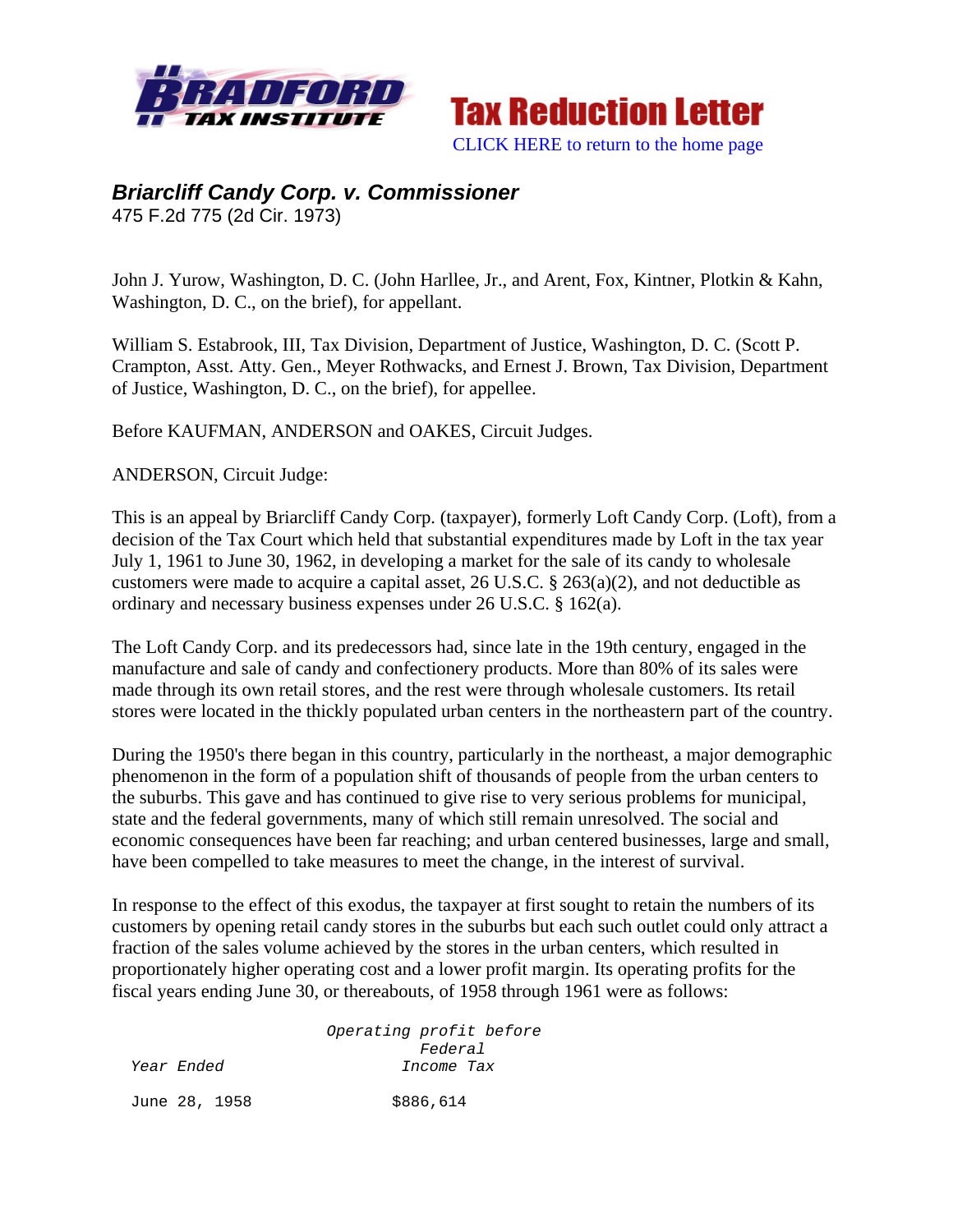| June 27, 1959 | 623,722 |
|---------------|---------|
| July 2, 1960  | 612,388 |
| July 1, 1961  | 257,390 |

In the latter part of 1961 taxpayer's management instituted a program of soliciting independently operated retail outlets such as drugstores, card stores and the like, to include in their businesses the retail sale of Loft's candies. Taxpayer, in its own organization, set up a separate "franchise" division headed by a vice president and staffed with a sales manager, several salesmen and clerical personnel. Its task was to persuade these storekeepers to take on the retail sale of Loft's candies, to enter into agency or franchise contracts with them, specifying the terms under which candy would be furnished at wholesale by taxpayer and handled and sold by the retailer, and to see that the contracting stores were properly serviced and had a proper flow of merchandise. In each of these contracts the retail store proprietor agreed to set aside a space in the store for refrigerating display and storage counters at his own expense, to be exclusively devoted to the sale of Loft candies, and to use his best efforts to sell these candies to his customers. Taxpayer agreed to supply the retailer with its candies at a discount from retail prices and to assist the proprietor in setting up and operating the facility. It also agreed not to enfranchise a competing drugstore within a specified area. The contracts remained in operation for terms varying from one to five years and after the initial term, it was to continue from year to year unless terminated by one party giving 30 days notice to the other.

Beginning in the latter part of 1961, the franchise division of the taxpayer embarked upon an extensive advertising campaign. It advertised in drugstore trade journals and circularized proprietors by mail to interest them in becoming a retail outlet for taxpayer's products. In the tax year ending June 30, 1962, it mailed circulars, with attached reply cards to 50,000 independent drugstores. The 2,000 response cards received were followed up by telephone calls and personal visits by salesmen. By June 30, 1962, 600 appointments were arranged and 159 contracts were entered into.

The net expenses incurred by the taxpayer in operating the franchise division for the taxable year ending June 30, 1962 were \$332,869. The Commissioner divided the items making up this total into two categories of expenses which he labeled, "Promotional Expenses" and "Recurring Operational Expenses."[1] The promotional expenses aggregated \$212,028, and these he disallowed as part of taxpayer's claimed net operating loss carry back from the taxable year ended June 30, 1962 to the taxable year ended June 27, 1959. The Commissioner's action was upheld by the Tax Court and the taxpayer has appealed. We reverse.

On May 3, 1971 the taxpayer sold its business to Barricini Stores Inc. The history of taxpayer's franchise division between year ending June 30, 1962 and the date of the sale of the business is significant and of interest. The following shows the agencies opened and closed during each year through June 1968, and the number in operation at the end of each year through June, 1969:

|               |          |          | Agencies operating |
|---------------|----------|----------|--------------------|
|               | Agencies | Agencies | at close           |
| Taxable year  | opened   | closed   | of tax year        |
|               |          |          |                    |
| June 30, 1962 | 159      |          | 159                |
| June 29, 1963 | 339      | 8        | 490                |
| June 27, 1964 | 392      | 36       | 846                |
| June 26, 1965 | 415      | 75       | 1,186              |
| July 2, 1966  | 268      | 74       | 1,380              |
|               |          |          |                    |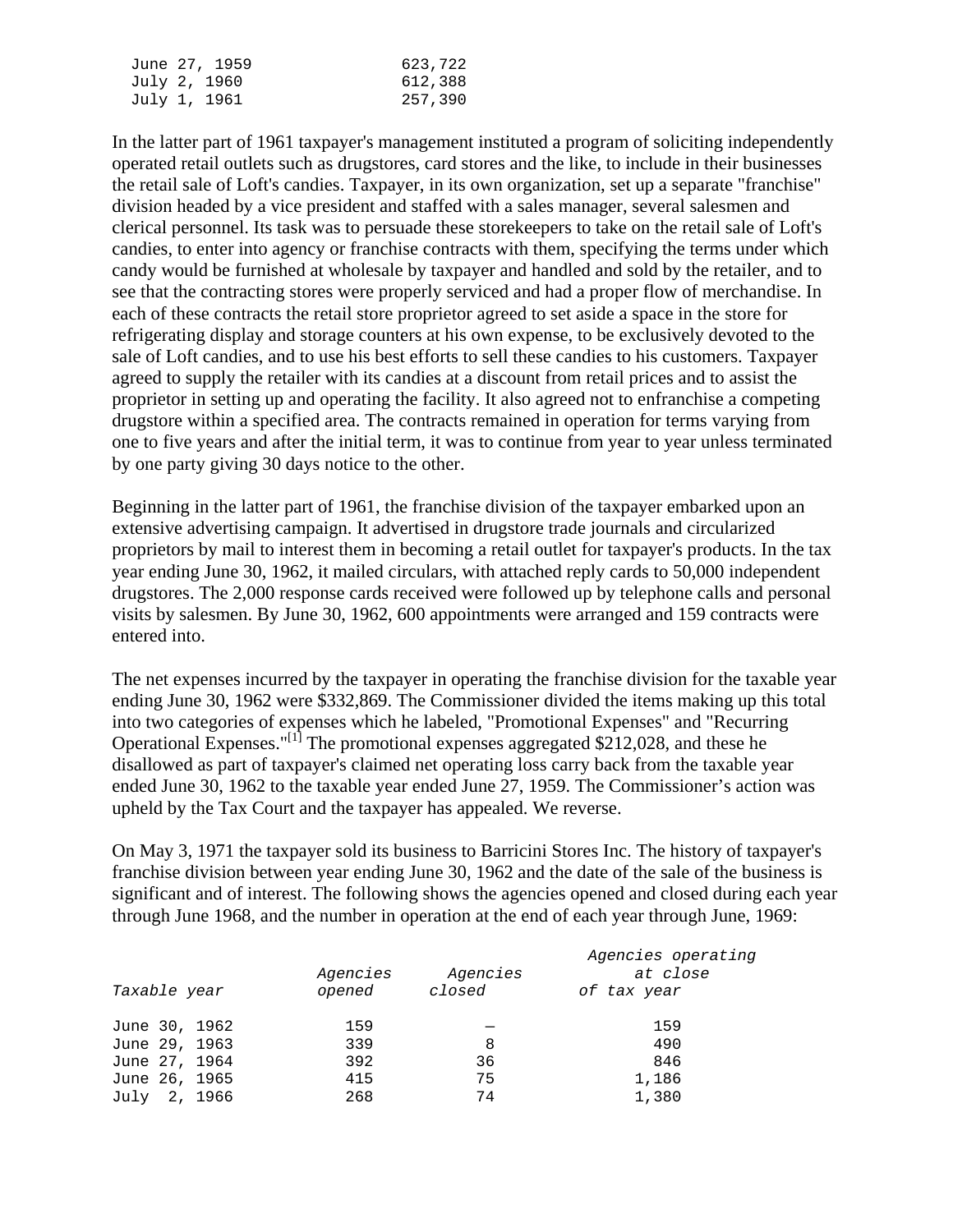|               | July 1, 1967  | 112 | 132 | 1,360 |
|---------------|---------------|-----|-----|-------|
|               | June 27, 1968 | 195 | 90. | 1,465 |
| June 28, 1969 |               |     |     | 1,640 |

Of the original 159 agencies in operation on June 30, 1962 about 120 were continuing to sell Loft's candies on June 28, 1969. The taxpayer's management, however, decided by January 1, 1969 that the returns from the franchise division were not sufficient to compensate for the administrative problems and particularly the restrictions (such as territorial restrictions) with which it was burdened under the agency contracts, and it therefore determined to terminate the agency contracts as soon as it could under their terms. The entire expenditures for and efforts of the franchise division made very little change in net sales. In the fiscal years 1958 through 1970 the net sales were as follows:

|  | NET SALES <sup>[2]</sup> |
|--|--------------------------|
|  |                          |

| Fiscal year | Franchise<br>Division | Other        | Total        |
|-------------|-----------------------|--------------|--------------|
|             |                       |              |              |
| 1958        |                       | \$17,334,310 | \$17,334,310 |
|             |                       | (unaudited)  |              |
| 1959        |                       | 17,690,409   | 17,690,409   |
| 1960        |                       | 18,380,263   | 18,380,263   |
| 1961        |                       | 17,601,868   | 17,601,868   |
| 1962        | Ŝ.<br>400,729         | 17,061,929   | 17,462,658   |
| 1963        | 1,645,462             | 16, 128, 649 | 17,774,111   |
| 1964        | 2,692,244             | 15, 143, 061 | 17,835,305   |
| 1965        | 3,516,812             | 14,459,572   | 17,976,384   |
| 1966        | 3,855,340             | 14,503,729   | 18,359,069   |
| 1967        | 3,507,244             | 14,824,558   | 18,331,802   |
| 1968        | 3,432,995             | 14,009,960   | 17,442,955   |
| 1969        | 2,901,799             | 13,284,191   | 16,185,990   |
| 1970        | 3,301,616             | 15, 257, 689 | 18,559,305   |

As of the fiscal year ending June 28, 1969, Loft's divisional sources of sales were as follows: 66% came from 250 company operated retail candy shops; 18% from 1,640 agency stores; 8% from 160 department stores and candy shops; and 8% from other outlets.

When the taxpayer sold its business to Barricini Stores Inc. it was paid \$10,000 for a group of assets made up of trademarks and tradenames, usable inventories, customer lists, agency contracts, manufacturing formulae, standards, guidelines and other production knowhow, and a portion of its plant equipment and machinery.

The Commissioner concluded that the taxpayer's expenditures of \$212,028 in 1962 were for capital assets "consisting of 159 valuable franchise contracts." But in 1971, in the sale of the business, 179 of some of the same and similar franchise or agency contracts brought only a fraction of \$10,000. The \$212,028 were only those described by the Commissioner as promotional expenses. The total expenses of the franchise division for 1962 amounted to \$332,869. Nor was that the end of this kind of outlay. In subsequent full years through June 30, 1970, it was necessary to pay out an average in excess of twice what was spent in the half year ending June 30, 1962, in order to hold onto most of the contracting storekeepers and add new ones. The yearly totals were as follows:

1962 \$332,869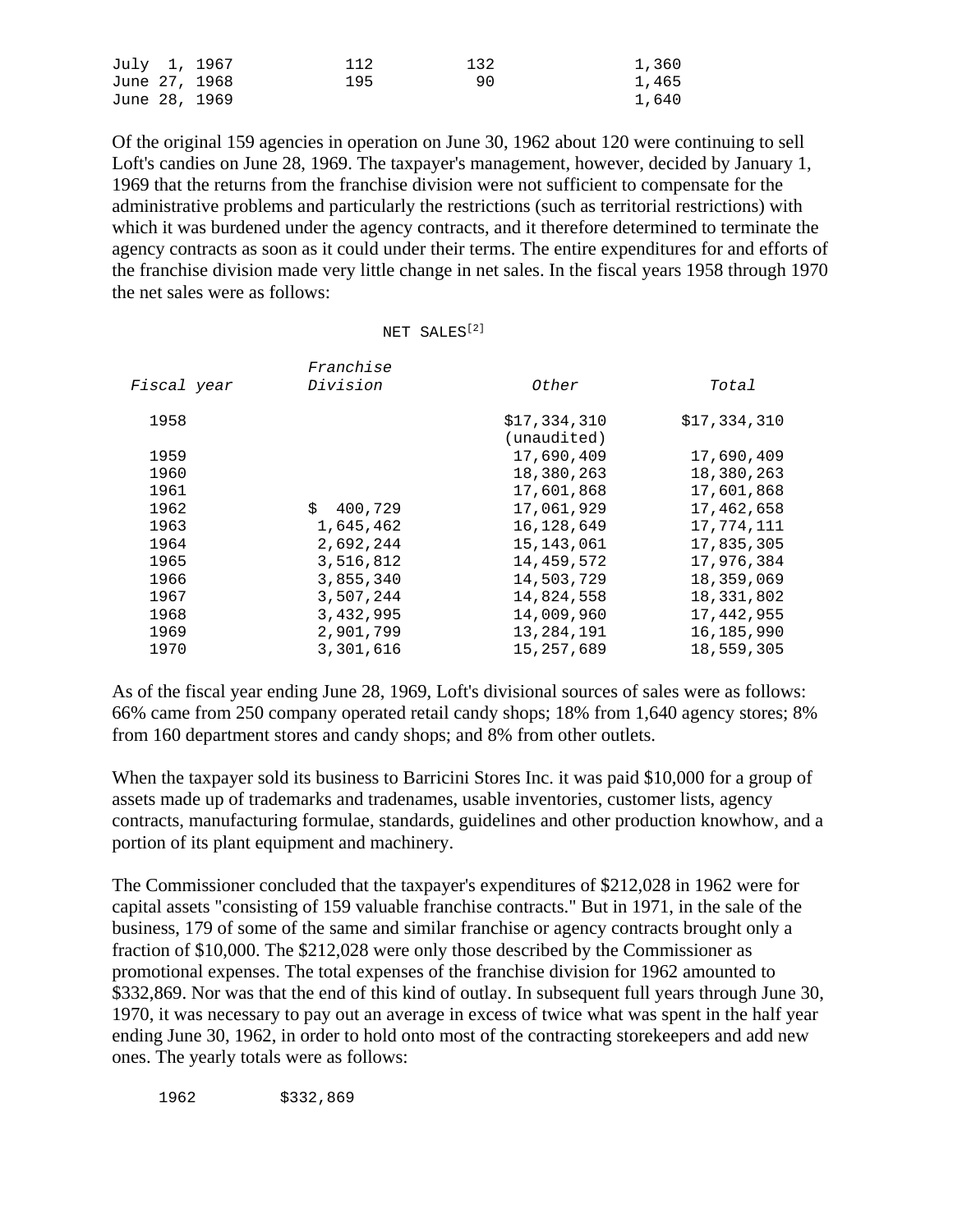| 1963 |       | 580,702 |             |
|------|-------|---------|-------------|
| 1964 |       | 603,817 |             |
| 1965 |       | 808,965 |             |
| 1966 |       | 740,689 |             |
| 1967 |       | 687,224 |             |
| 1968 |       | 730,852 |             |
| 1969 |       | 727,483 |             |
| 1970 |       | 635,013 |             |
|      |       |         |             |
|      | Total |         | \$5,847,614 |
|      |       |         |             |

Taxpayer's management considered that these expenses were annually recurrent and did not result in the acquisition of permanent capital assets. In spite of these large expenditures the net sales, as noted above, remained about the same while the net income declined.<sup>[3]</sup>

The Commissioner regarded taxpayer's effort to maintain its sales and profits by seeking to recapture its customers who had moved to the suburbs as creating, in the franchise division, a distribution system for its products involving the securing of valuable agency contracts with druggists and other storekeepers which were capital assets, and that therefore the expenditures made in acquiring them were not deductible as "ordinary and necessary expenses paid or incurred in the taxable year in carrying on any trade or business."

The case principally relied upon by the Commissioner and the Tax Court is Houston Natural Gas Corp. v. Commissioner, 90 F.2d 814 (4 Cir.), cert. denied, 302 U.S. 722, 58 S.Ct. 43, 82 L.Ed. 557 (1937). Prior to 1927, Houston Gas & Fuel had a monopoly on the gas business in Houston. The taxpayer, Houston Natural Gas was engaged in the sale of gas in areas other than the City of Houston. Upon receiving permits for the construction of gas lines in Houston, Houston Natural Gas sold all its properties, except those in the suburbs of Houston and in Pasadena. Houston Natural Gas and Houston Gas & Fuel then began a prolonged and viciously fought battle for the gas business of Houston. One of Houston Natural Gas' methods was the employment of armies of solicitors charged with the duty of keeping established customers happy while securing new ones. It also offered free installation of service lines between consumers' residences and the company's distribution system. The issue was the deductibility of the salaries and expenses of the solicitors, and the expenses incurred in installing the service lines.

The Court of Appeals affirmed the Commissioner's and the Tax Court's rulings that these had been capital expenditures because they constituted "[t]he acquirement of something of permanent use or value in the business," 90 F.2d at 816, quoting Gauley Mountain Coal Co. v. Commissioner, 23 F.2d 574, 576 (4 Cir. 1928), which consisted of (1) new customers, (2) good will, and (3) elimination of competition. The *Houston Natural Gas* case is cited by the Commissioner as an example of the application of a long standing principle of the Tax Court that ". . . expenditures made for benefits which are to be enjoyed for a period extending beyond the year in which they are made should be capitalized." The Commissioner recited this as the general rule governing the decision in the present case. He further asserts that this rule will transmute expenses which would otherwise be "ordinary" under § 162 and therefore deductible, into nondeductible capital expenditures. The Commissioner also cites the *Houston Natural Gas* case as establishing the proposition that ". . . an intensive campaign to get new customers at any time gives rise to capital expenditures," which he asserts also applies to the present case.

The Government's brief mentioned Mountain Paper Products Corp. v. United States, 287 F.2d 957 (2 Cir. 1961), as a decision which supports its concept of what a capital asset is. But that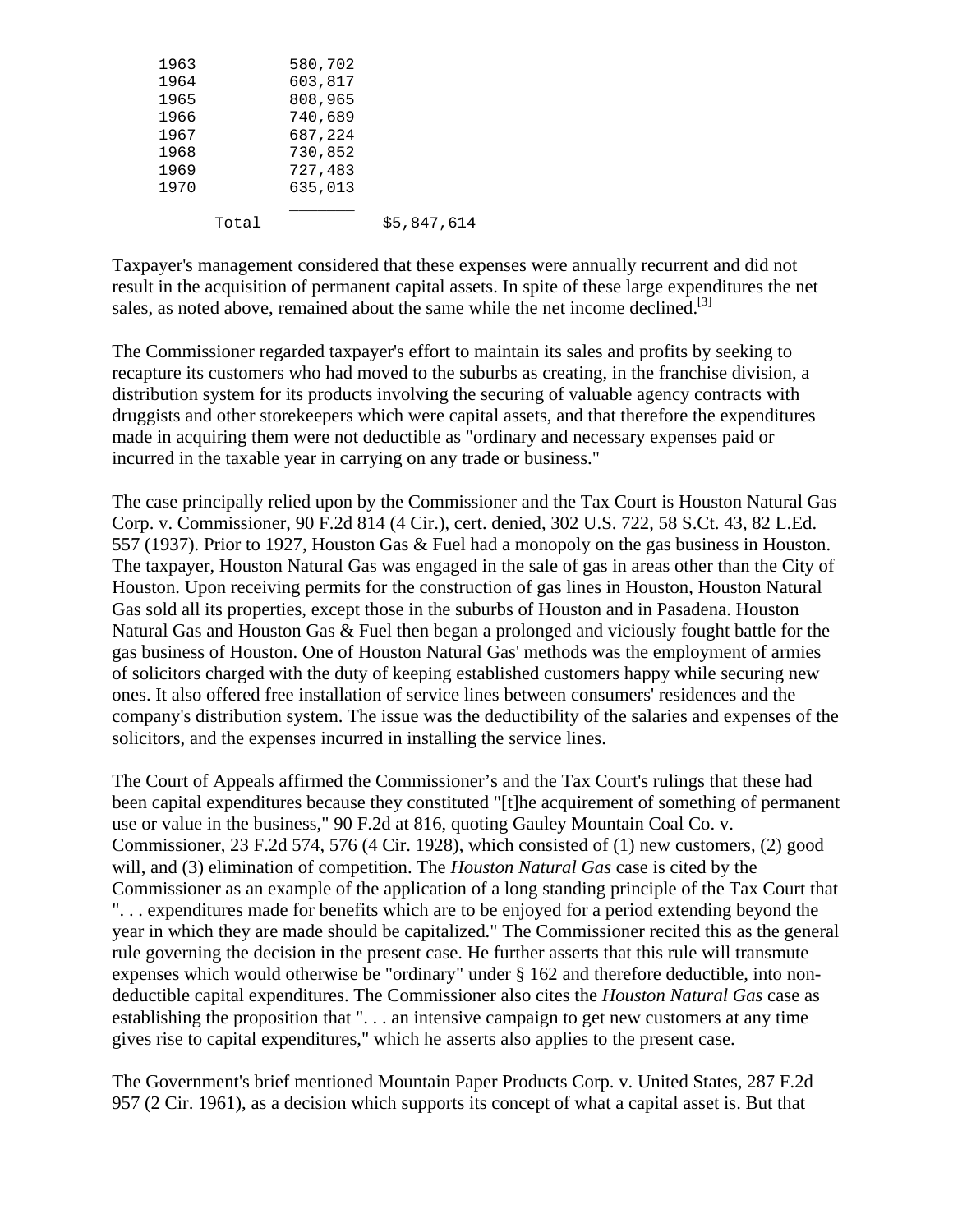case concerned the acquisition of an entire business. There can be little doubt that Houston Natural Gas acquired a capital asset when it drove Houston Gas & Fuel Co. into receivership and took over the monopoly of the gas business in Houston. It is also well settled that where one company acquires another separate and distinct business entity, the cost of taking it over is a capital expenditure and not deductible under § 162. Similarly there is a capital expenditure where the taxpayer adds to its regular business of making and selling a product, a new branch or division designed to make and sell a different product. Of course, the tangible assets, such as buildings and equipment, newly put into such branch or addition, regardless of product, are capital additions. Also, a reasonable proportion of the wages and salaries of employees who spend some of their working hours laboring on the acquisition of the company's new division, are allocable under Internal Revenue regulations to the new division, and therefore are chargeable to capital and not deductible. *See* 26 C.F.R. § 1.266-1(e).

Where however, the contributing factor is intangible and it enhances an intangible capital asset of the new division of the same established company, the boundary line between a taxable capital asset and a deductible ordinary and necessary expense, incurred in carrying on a business, becomes imprecise.

In the present case the taxpayer used its sales personnel to solicit storekeepers, mainly druggists, as retail sellers of Loft candy. Though the sales group was called the "Franchise Division," it was a part of the sales department of the company. The product sold was the same, it was also sold and for many years had been sold through the company-owned or leased retail outlets and through department stores and other business establishments. Loft was by long established policy both a wholesaler and retailer. It suffered a continuing loss of business when there was an exodus of many city dwellers to the suburbs; and it sought, through sales in the suburbs, to stem the flow of losses.

The Commissioner relies on what he describes as "valuable franchise contracts with druggists" which provided the taxpayer with a certain suburban market for the duration of the contracts. The lack of substance in this concept will be discussed later on. Every new idea and every change of method in making sales, even in promoting special sales or developing new sales territory, do not require that the expenses connected with the operation be non-deductible under § 162. While the quotation taken by the Commissioner from *Houston Natural Gas* that "an intensive campaign to get new customers at any time gives rise to capital expenditures" may be valid enough if confined to the facts of that case, it is not acceptable as an unqualified general rule. In fact, expenditures by an already established and going concern in developing a new sales territory are deductible under § 162. Rev.Rul. 56-181.

In reviewing the action of the Tax Court we have in mind that we said several years ago that "[t]he line between capital and current expenses is often a difficult one to draw, and Courts of Appeals should not overturn decisions of the Tax Court on this question unless they are manifestly wrong." Seas Shipping Co. v. Commissioner, 371 F.2d 528 (2 Cir.), cert. denied, 387 U.S. 943, 87 S.Ct. 2076, 18 L.Ed.**2d** 1330 (1967). We are of the opinion, however, that manifest error was committed in this case. The Tax Court rests its decision squarely on the fact that some of the agency agreements continued in effect for terms exceeding a year, and that therefore the expenses connected with the procuring of the agreements were not "ordinary" but capital in nature and could not be deducted under § 162.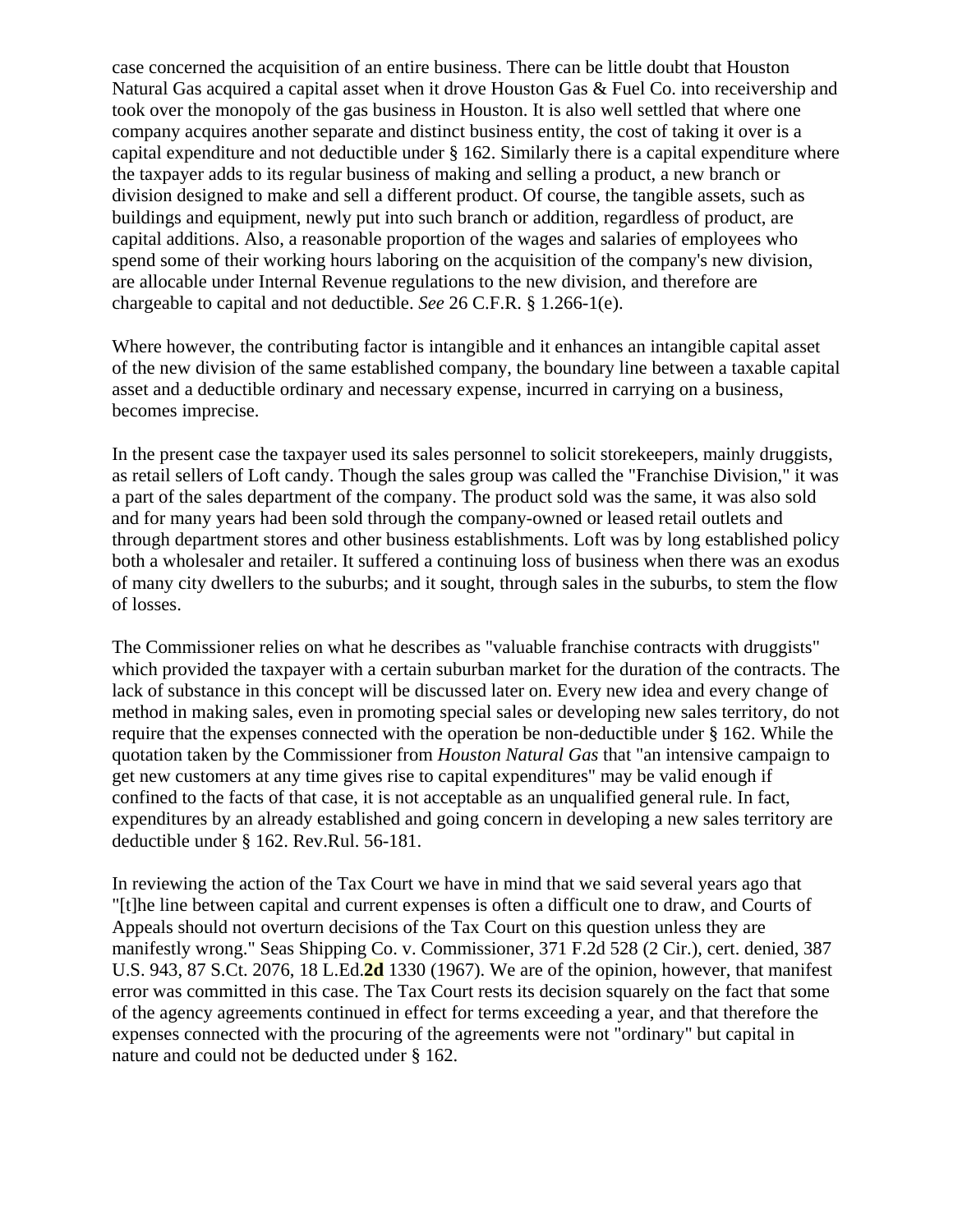Prior to 1971 this was an often repeated and generally applied standard. The Supreme Court, however, in the case of Commissioner v. Lincoln Savings & Loan Ass'n, 403 U.S. 345, 354, 91 S.Ct. 1893, 1899, 29 L.Ed.**2d** 519 (1971), held,

". . . [T]he presence of an ensuing benefit that may have some future aspect is not controlling; many expenses concededly deductible have prospective effect beyond the taxable year. What is important and controlling, we feel, is that the [premium] payment serves to create or enhance for [the taxpayer] what is essentially a separate and distinct additional asset . . ."

This has brought about a radical shift in emphasis and directs the inquiry in the present case to the question whether or not Loft, in advertising and soliciting drugstores and others to act as agents for the sale of its candies, and in making written agreements with them to function in that capacity, "created or enhanced for [itself] what [was] essentially a separate and distinct additional asset." The Commissioner claims it did because the expenditures made, the deductibility of which is now at issue, resulted in the creation of "valuable franchise contracts which assured Loft of a certain suburban market for the terms of the agreements." He also, in effect, claims that the ways and means adopted by Loft to bring about this result, in themselves, point to the creation of a capital asset; these are such things as Loft's creation of a separate division to seek and procure sales outlets for its candies in the suburban area, the assertion that this was an intensive campaign to get new customers, the advertising addressed, not to ultimate consumers, but to the drugstore owners and other storekeepers, and the fact that Loft had suffered a decline in operating profits and was seeking to block the continuing erosion—a fact which, he asserts, brings the case within the prohibitions against deduction provided in §  $263(a)(2)$ .

Taking up first the foregoing ways and means which allegedly indicate the creation of a capital asset, the changes which Loft made in its own internal organization to spread its sales into a new territory were not comparable to the acquisition of a new additional branch or division to make and sell a new and different product. Loft, in spite of its own talk about an additional division and the entering into franchise contracts, was doing no more than stimulating its sales department to stem the downward course of sales by making Loft's candy available in the suburbs to a class of customers who had moved there from the cities where they had been purchasers of its candy. It was selling exactly the same products it had sold for decades.

Loft added some personnel to its sales force and advertised extensively. The Commissioner concluded that these measures constituted "an intensive campaign to get new customers" which, *ipso facto,* according to *Houston Natural Gas,* "give rise to capital expenditures." With this we disagree. Every business entity, to remain viable, must continue to promote the sale of its product. The Tax Court, however, has enunciated as the law, a portion of Northwestern Yeast Co., 5 B. T.A. 232, 237 (1926), which says:

"There can be little doubt in the minds of reasonable men fairly acquainted with modern business that promotion expenditures like those before us have a significance similar to the investment in more tangible assets. They fertilize the field for new production. Generally and theoretically, therefore, it is safe to say that some part of the cost of a campaign or system of promotion may be of permanent significance and may be regarded as a capital investment rather than a deductible expense."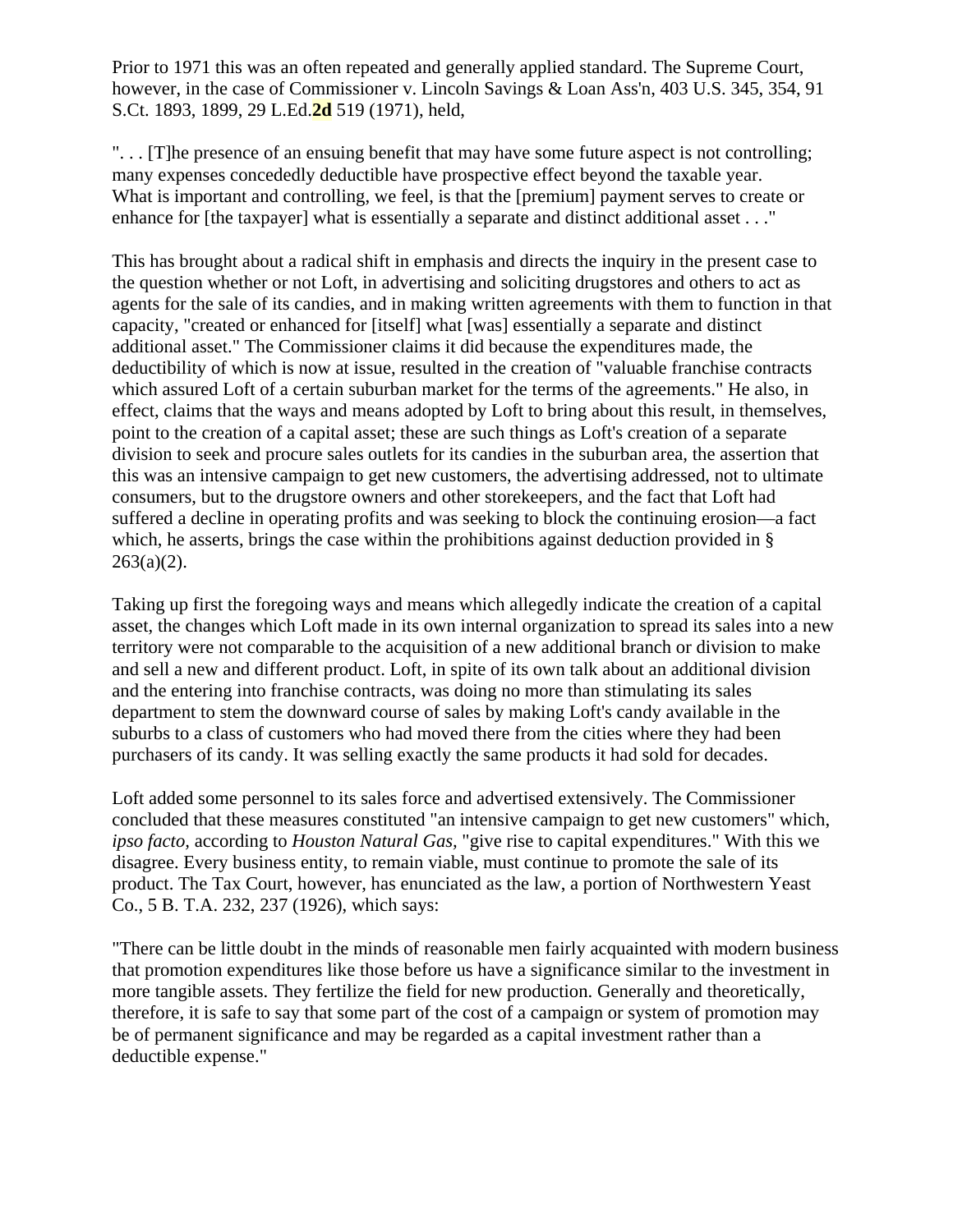If this is so, then it is incumbent on the legislative authorities making the statutes and the implementing regulations to furnish clear standards and guidelines as to what intangible assets are deductible under § 162 and what are not.

At present it is anybody's guess. What for example is "an intensive campaign to get new customers"? If Loft had added a half a dozen salesmen to its sales department and sent them on a house-to-house canvass in a new territory, taking orders for candy, would that be an "intensive campaign"? If not, would the addition of 100 new salesmen using house-to-house solicitation and a large amount of advance advertising in the new territory fulfill the term? If this is a matter of degree, as in many instances the rulings seem to indicate, at what point does the quality or quantity of new and perhaps different sales and promotional activity cease to be deductible under § 162 and become a capital expense?

The uncertainty concerning the allocation, and consequently the deductibility, of the intangible contribution of a salesmen's wages or salary is illustrated by Revenue Rulings 68-561 and 69- 331.

The first of these concerned the activities of a gas utility company in promoting the construction of "all gas" houses. Special salesmen were sent out to solicit construction companies; also cash allowances were offered to participating contractors, and these efforts were accompanied by an advertising campaign. The offering of cash allowances were held to be a capital expenditure, but the salaries of the salesmen and the cost of advertising were held to be deductible.

In the second of these rulings, 69-331, a gas utility gave bonuses and commissions to its own salesmen who were successful in soliciting consumers to lease gas-operated heaters. The same awards were given dealers and plumbing contractors for persuading consumers to lease the heaters. The bonuses and commissions were held non-deductible.

Why salaries for solicitors for "all gas" houses are deductible, but those of solicitors for gas water heaters are not, is not readily apparent.

The Commissioner attempted to shed some light on the distinction between the two rulings by explaining that "all gas" homes (and the advertising) were "less directly and significantly productive of assets having a value extending beyond the taxable year in which paid or incurred." If further elucidation were possible, it would certainly be welcome.

### The Tax Court says:

"The expenses incurred by petitioner in its drugstore solicitation program were not advertising directed at the promotion of its product but advertising directed at establishing new channels of distribution for that product and therefore would not be `ordinary' within the meaning of §  $162(a)$ ."

In effect, this would permit a retailer dealing with ultimate consumers to deduct its advertising and promotional expenses in seeking and acquiring new customers, but deny similar tax treatment to a wholesaler whose customers are retailers. This is plainly a most unjust and unequal interpretation of the law, unsupported by legislative, regulatory or judicial authority. All sellers, whether at a wholesale or retail level, must be treated alike—in the absence of the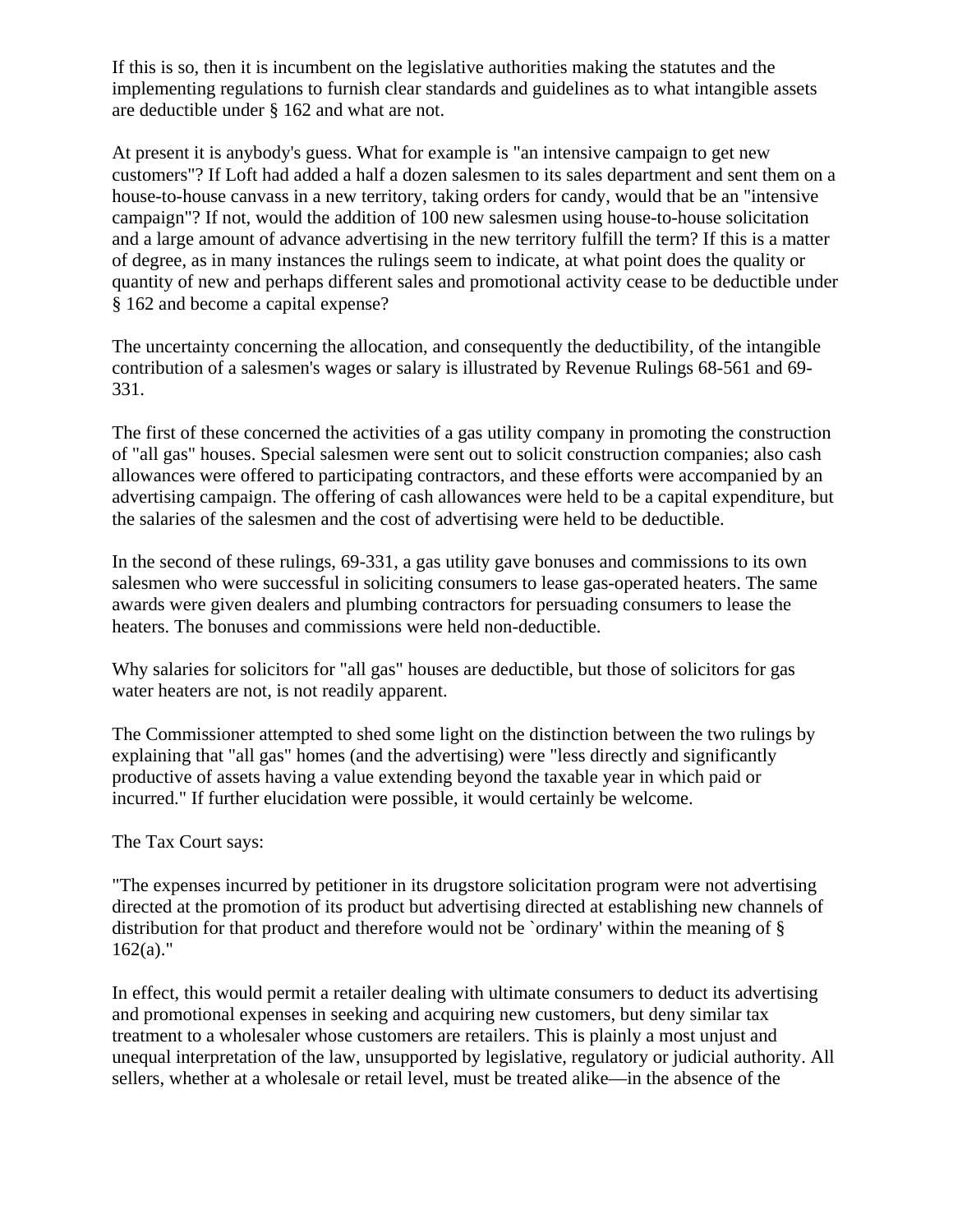acquisition of a capital asset, their expenses for advertising and promotion should be deductible under § 162.

The Tax Court in its explanation of the kind of an "outlet" which is a capital asset, which it asserts Loft acquired through the so-called "franchise agreements", said,

"In numerous cases we have held that where a taxpayer purchases new outlets for the sale of its products, whether or not those outlets are acquired as a part of a going business, the asset acquired is a capital asset and the payment for acquiring the new outlets must be capitalized. See Manhattan Co. of Virginia, Inc., 50 T.C. 78 (1968). In the instant case petitioner acquired new outlets through its own efforts as distinguished from acquiring these assets by purchase. The fact that a capital asset is built or developed through the taxpayer's own efforts does not change the nature of the expenditures necessary to acquire the asset. See Ben Perlmutter, 44 T.C. 382 (1965), aff'd, 373 F.2d 45 (C.A. 10, 1967), in which we held a portion of overhead expenses, including officers salaries, other overhead salaries, depreciation, insurance, legal and audit expenses, office expenses, truck expenses, and costs of utilities to be allocable to the construction of shopping center buildings and required that the allocable portion of such expenses be capitalized."

It is obvious that the court is talking about intangible contributions to *tangible* assets; not *intangible* contributions to *intangible* assets. It speaks in words such as "built or developed" and "construction of shopping center buildings". In the foregoing discussion it is fully recognized that an intangible contribution to tangible assets, such as a company's engineer's supervision of the construction of a particular section of a new factory building, makes his salary, or a proportionate part of it, a capital expenditure connected with the building of the factory. If, however, the sales manager of an ongoing concern has contributed 25% of his time to devising a new or different method of attracting customers and selling candy, i. e. an intangible asset to his company, the deductibility or non-deductibility of that 25% of his salary turns upon the question of whether or not the new method is a *capital* asset and therefore non-deductible. It is a capital asset if at the time it is furnished to the company, it has an ascertainable and measurable value that is, a value in money or a fair market value. It is not enough that it may have a favorable expectancy or that in the course of its use it increases sales and produces income.

Reverting to the Tax Court's discussion of new outlets, it said,

"In the instant case petitioner acquired new outlets through its own efforts as distinguished from acquiring these assets by purchase. The fact that a capital asset is built or developed through the taxpayer's own efforts does not change the nature of the expenditures necessary to acquire the asset."

The claimed distinction between outlets which are "purchased" and those which are "acquired through the taxpayer's own efforts" is practically meaningless. The phrase "acquired through the taxpayer's own efforts" is not recognized in the law as descriptive of a particular set of legal relations or interests. It certainly could embrace a purchase. Supposedly Loft could have leased, for a term of several years, floor spaces in the drugstores together with the refrigerating display cases. These facilities would have been "outlets acquired by its own efforts," but the rent under the leases would have clearly been deductible, 26 U.S.C. § 162(a)(3), and nothing about them would have been a capital asset, unless a lease was assigned to another at a profit. 4A Mertens, Law of Federal Income Taxation § 25.27 (1972).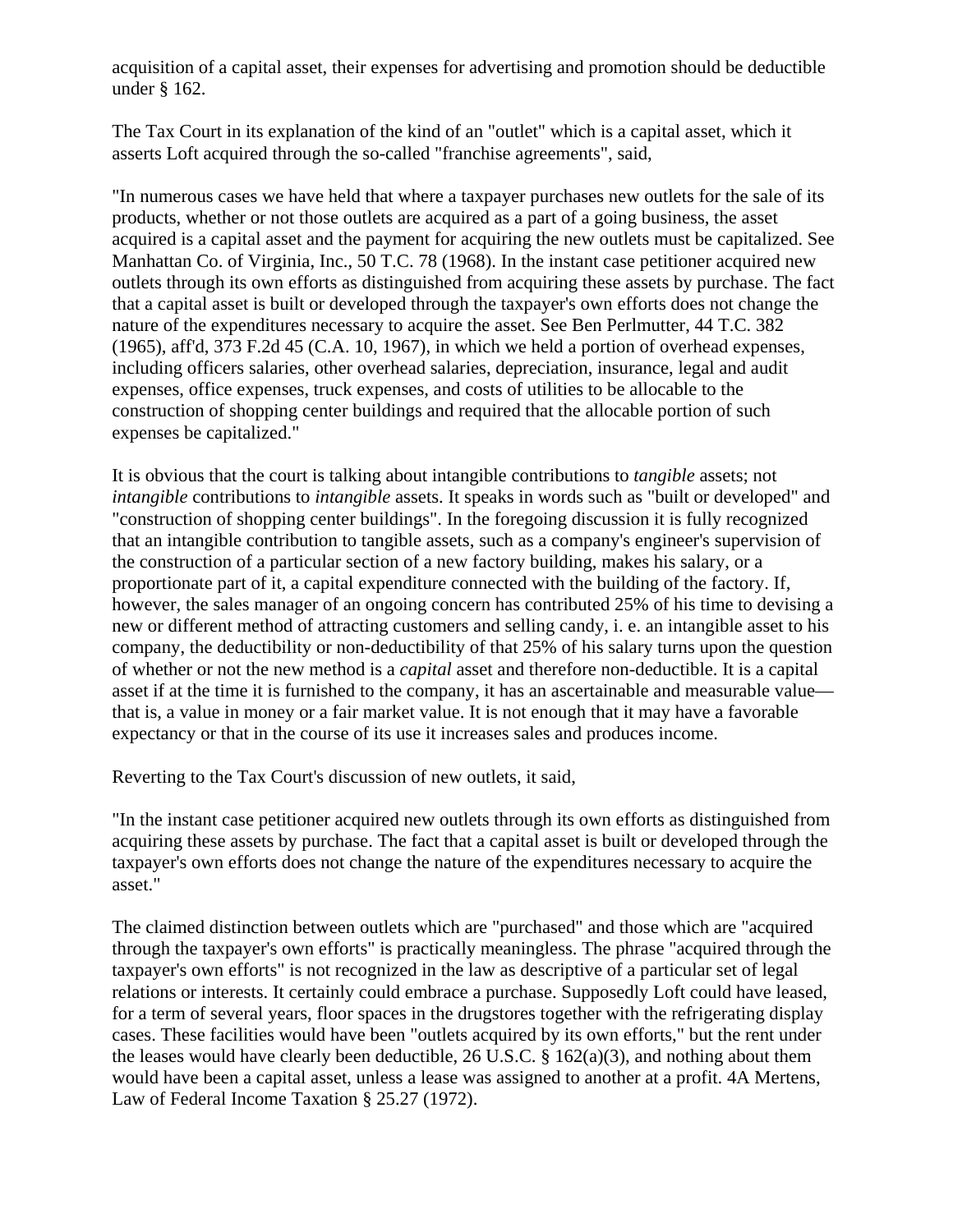The Commissioner also urges that the deductibility of the advertising and promotional expenses in this case are prohibited by § 263(a) because Loft, by undertaking "an ambitious new distribution program," was seeking to make up for its drop in sales and the subsequent decline of operating profits. This section says,

"No deduction shall be allowed for any amount expended in restoring property or in making good the exhaustion thereof for which an allowance is or has been made."

The section is couched in terms which refer to tangible capital assets such as consumable resources or tools, structures, or machinery which wear out and for which depreciation has already been taken. It may also be applied to intangible assets provided they have an ascertainable and measurable value in money's worth, so that they are no longer regarded as an expense but as a distinct and recognized property interest. Commissioner v. Lincoln Savings & Loan Ass'n, *supra,* 403 U.S. at 354-355, 91 S.Ct. 1893.

The interpretation and application of the statutes and regulations with regard to tangibles in deciding whether a particular expenditure is for repairs or for a capital addition or improvement are sometimes difficult, but guidelines have been established which give a taxpayer clues as to what is correct and what is not.

In the realm of intangibles, however, the rulings and decisions are in a state of hopeless confusion particularly where the issue concerns an intangible contribution (such as a salesman's work-product) to an intangible asset (such as his company's position in the market). Many decisions in this area rest upon administrative fiat, fortified by the requirement that the taxpayer show clear error. The Commissioner in the present case resorted to such nebulous phrases as "an intensive campaign to get new customers" and "an ambitious new distribution program" to define what a capital asset was in the circumstances of the case. But practically all businesses are constantly seeking new customers and pursuing a distribution program. When are the wages and salaries of its employees who take care of these things capital expenditures and non-deductible and when are they current expenses and deductible under § 162? The taxpayer, who may be exposed to interest and penalties for guessing wrong, is entitled to reasonably clear criteria or standards to let him know what his rights and duties are. As matters stand, the following quotation alluded to by a court of appeals of another circuit, which was wrestling with this general area of federal income tax law, is pertinent,

"This kind can come forth by nothing, but by prayer and fasting."

The remaining point for discussion concerns the so-called "franchise agreements". According to the Commissioner, Loft, by these instruments acquired capital assets, to wit: "159 new franchise outlets, innumerable new suburban customers, and the good will attendant to such acquisition, and assurance of a suburban market for at least the duration of the initial term of the contract.

The Tax Court decision and the claims of the Commissioner on this appeal rest principally on the fact that the franchise or agency agreements provided benefits which Loft would enjoy for a period extending beyond the year in which they were made, and that, even if the payments made by Loft were otherwise ordinary within the meaning of § 162, the fact that the agreements were effective for more than one year make them capital assets. The Supreme Court, however, in *Lincoln Savings & Loan, supra,* held that the factor that an ensuing benefit may have some future aspect is not controlling, as the Tax Court has made it in the present case. The Supreme Court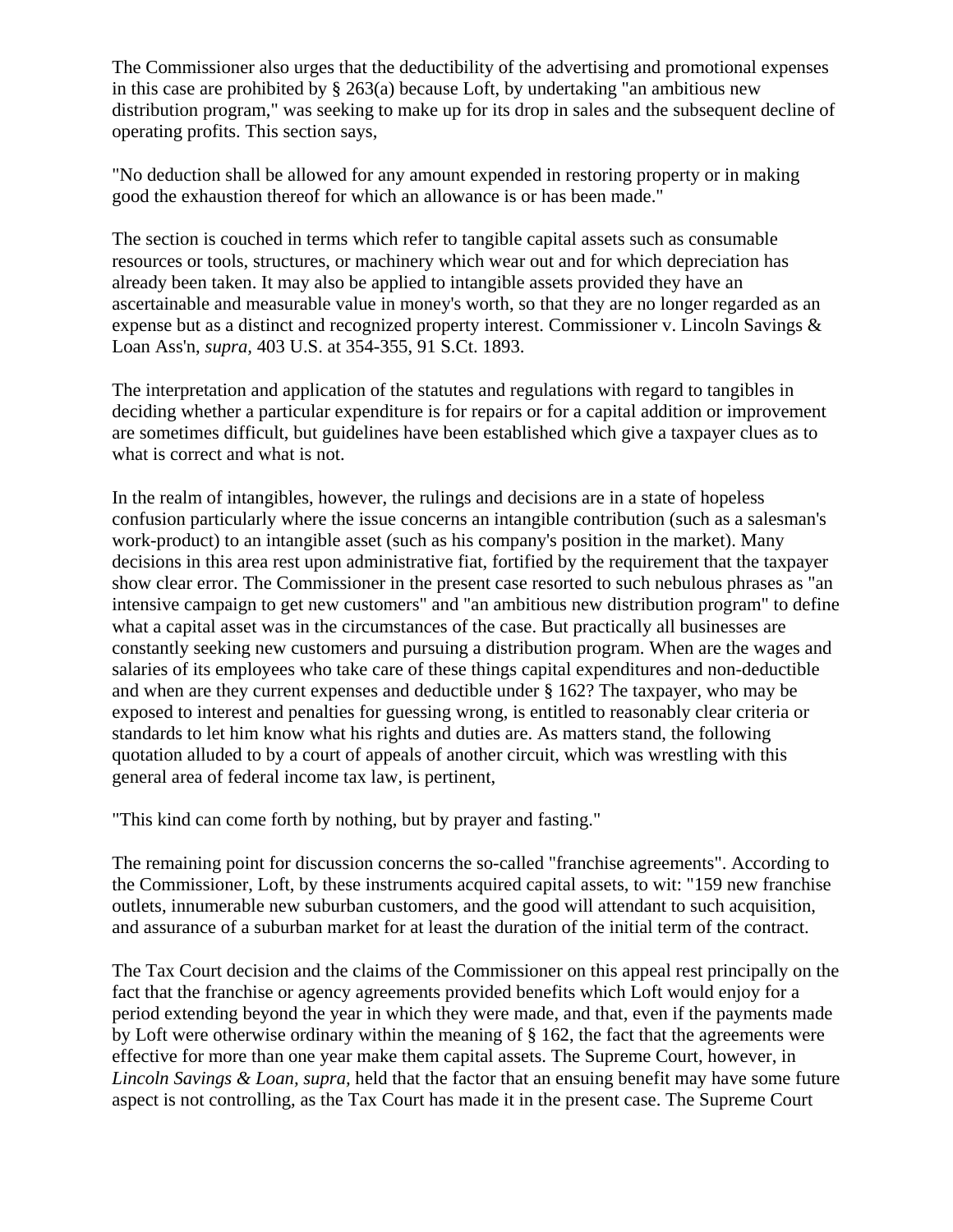said that what was important and controlling was that the expenditures served to create or enhance for the taxpayer what is essentially a separate and distinct additional asset.

The Tax Court and the Commissioner argue that the franchise or agency agreements were in their nature valuable capital assets. We are of the opinion, however, that a review of the evidence, including an analysis of these agreements, does not furnish support for this conclusion. As there is no special statutory definition of "capital asset" which is applicable to their use in connection with §§ 162 and 263, the words must be taken in their usual and customary business sense as items of ownership of a permanent or fixed nature which are convertible into cash. In the first place the agreements gave Loft no property interest whatever in the small space occupied by the twelve foot display case or the storage area or the advertising features, or in the case itself. Title, possession and control remained in the store owner. Loft did not even have a leasehold interest. If it had acquired the stronger and more fixed attributes of a lease, it still would not have been a capital asset and the rent it paid would have been deductible under § 162. Where an outlet is procured through a lease or an agreement, such as those made here by Loft, the value of such limited use as Loft had in the outlet does not extend beyond the consideration which Loft, as the user, had to pay for it under the agreement.<sup>[4]</sup> Loft paid by recognizing the store owner as a retailer for its candy, by giving him a commission on his retail sales, by according him the exclusive right (with a few minor exceptions) to carry on the retail sale of Loft's candies within a specified area around his store, by providing the product and by giving necessary training and advice concerning sales and advertising.

In return Loft had the store owner's promise to install at his own expense a certain type of refrigerating display case and storage area to show certain advertising material, to set aside an area of floor space for the case and advertising matter where no other candy but Loft's could be sold, and to permit Loft to inspect the area and case and to control his advertising. He was also to use his best efforts in selling Loft's products. The store owner did not agree not to sell similar candy products of other manufacturers in the remainder of the store. *He did not agree to sell any*  minimum amount of candy nor did he guarantee any amount of sales.<sup>[5]</sup>

There is nothing in the substance of these contracts which is distinguishable from a contract of employment for a term of a year or years. The store proprietors simply became retail sales agents of Loft on a commission-paid basis. The expenditures at issue in the case are ordinary recruiting costs to enlist sales agents for a long established concern, and to seek sales agents for its usual and regular product. As such, they are deductible. *See* Queen City Printing Co. v. Commissioner, 6 B.T.A. 521 (1927); Hearing before Senate Finance Committee on the Deductibility of Travel and Entertainment Expenditures, 88th Cong. 1st Sess., p. 59 (1963) (Testimony of Mortimer Caplin, Commissioner of Internal Revenue).

The Commissioner claims that each of the so-called franchise or agency agreements produced capital assets of "innumerable new suburban customers, good will and assurance of a suburban market for at least the duration of the initial term of the contract." But these results are no different from what a number of good commission-paid salesmen in the same territory would have achieved and such commissions are clearly deductible under § 162. Loft did not acquire any new separate and distinct additional asset in these agreements.

For these reasons we hold that the decision of the Tax Court was manifestly wrong. We also hold that the Tax Court erred in failing to consider and apply the governing principle of law.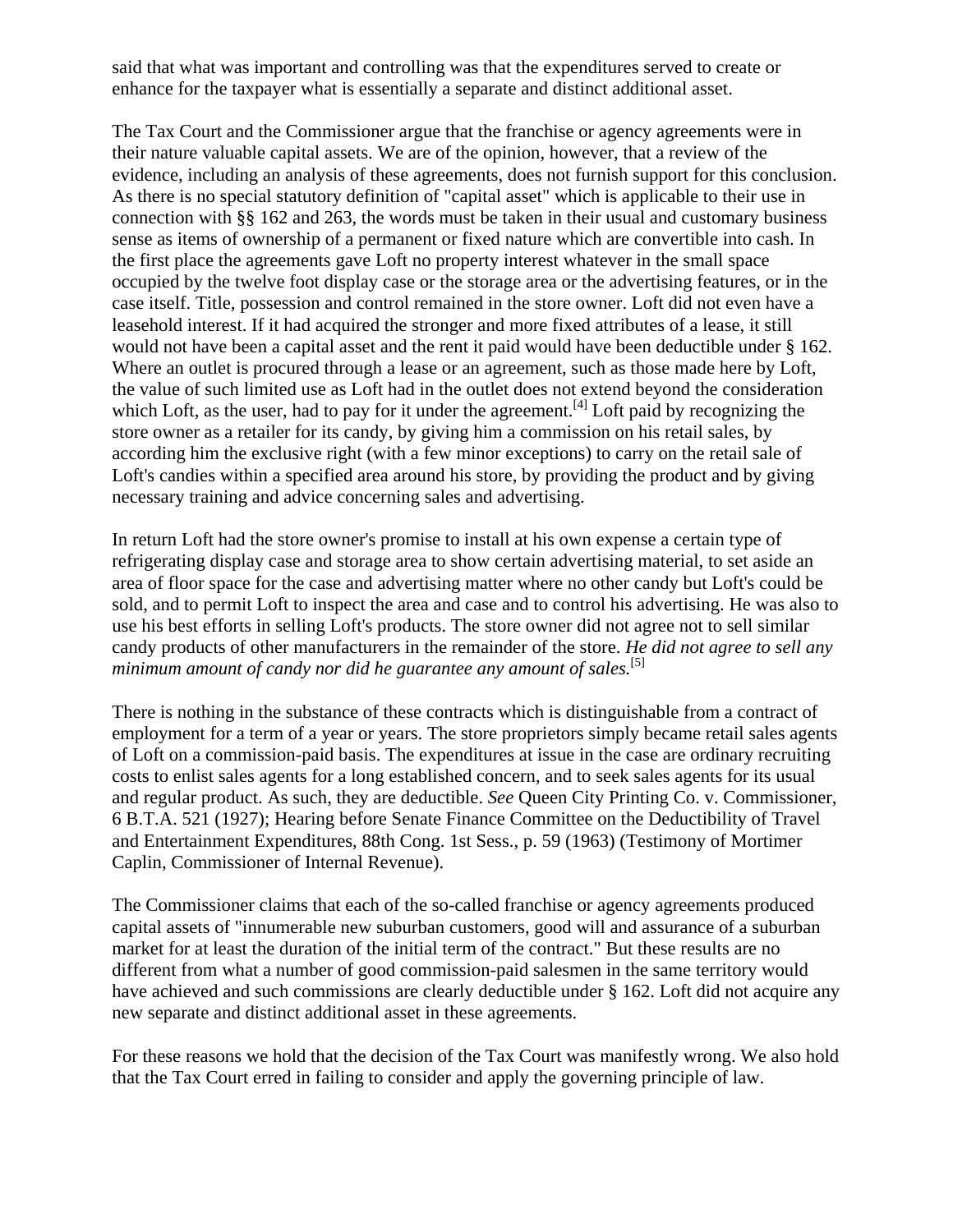By late 1961 and early 1962 it was reasonably clear to the Loft Candy Corporation that the population shift had brought about continuously declining sales and a progressively shrinking net income. In order to stem the downward flow, protect its investment and continue in business, Loft was compelled to increase its sales, and it sought to do so by making its product more readily available to those who had moved to the suburbs.

The facts of this case bring it squarely within the long recognized principle that expenditures for the protection of an existing investment or the continuation of an existing business or the preservation of existing income from loss or diminution, are ordinary and necessary within the meaning of § 162 and not capital in nature. Allen v. Commissioner, 283 F.2d 785, 790-791 (7 Cir. 1960); Lutz v. Commissioner, 282 F.2d 614, 617, 620 (5 Cir. 1960); Van Iderstine Co. v. Commissioner, 261 F.2d 211, 213 (2 Cir. 1958); Commissioner v. Surface Combustion Corp., 181 F.2d 444, 447 (6 Cir. 1950); United States v. E. L. Bruce Co., 180 F.2d 846, 848-849 (6 Cir. 1950); Lincoln Electric Co. v. Commissioner, 162 F.2d 379, 383 (6 Cir. 1947), reconsidered on other grounds, 176 F.2d 815 (6 Cir. 1949), cert. denied, 338 U.S. 949, 70 S.Ct. 488, 94 L.Ed. 586 (1950); Dunn & McCarthy v. Commissioner, 139 F.2d 242, 244 (2 Cir. 1943); Helvering v. Community Bond & Mortgage Corp., 74 F.2d 727, 728 (2 Cir. 1935); A. Harris & Co. v. Lucas, 48 F.2d 187, 189 (5 Cir. 1931); Snow, 31 T. C. 585, 593 (1958). *See also,* Young & Rubicam, Inc. v. United States, 410 F.2d 1233, 1243, 187 Ct.Cl. 635 (1969); Carl Reimers Co. v. Commissioner, 211 F.2d 66, 68 (2 Cir. 1954); Robertson v. Steele's Mills, 172 F.2d 817, 821 (4 Cir.), cert. denied, 338 U.S. 848, 70 S.Ct. 86, 94 L.Ed. 519 (1949).

The decision of the Tax Court insofar as it holds that the \$212,028 expended by taxpayer in the tax year 1962 was not deductible is reversed and the case is remanded for modification of the judgment accordingly.

[1] Expenses of Loft's franchise division for fiscal year 1962:

| Recurring                            |                 |
|--------------------------------------|-----------------|
| Total Promotional Operational        |                 |
| Expenses Expenses                    | <b>Expenses</b> |
| Salaries:                            |                 |
| Salaries of Salesmen,                |                 |
| opening personnel,                   |                 |
| supervisors, etc.  \$52,558 \$52,558 |                 |
|                                      |                 |
|                                      |                 |
|                                      | \$9,500         |
| One secretary $-$                    |                 |
| S. Kostick Secretary  5,000          | 5,000           |
| Shipping Department<br>6,000         | 6,000           |
|                                      | 4,000           |
|                                      | 5,500           |
| Compensation insurance  4,298        | 4,298           |
|                                      | 5,206           |
| Miscellaneous<br>5,177               | 5,177           |
|                                      | 454             |
|                                      | 957             |
|                                      | 951             |
|                                      |                 |
| Freight and express  9,715           | 9,715           |
|                                      | 166             |
|                                      |                 |
| Commissions<br>8,104                 | 8,104           |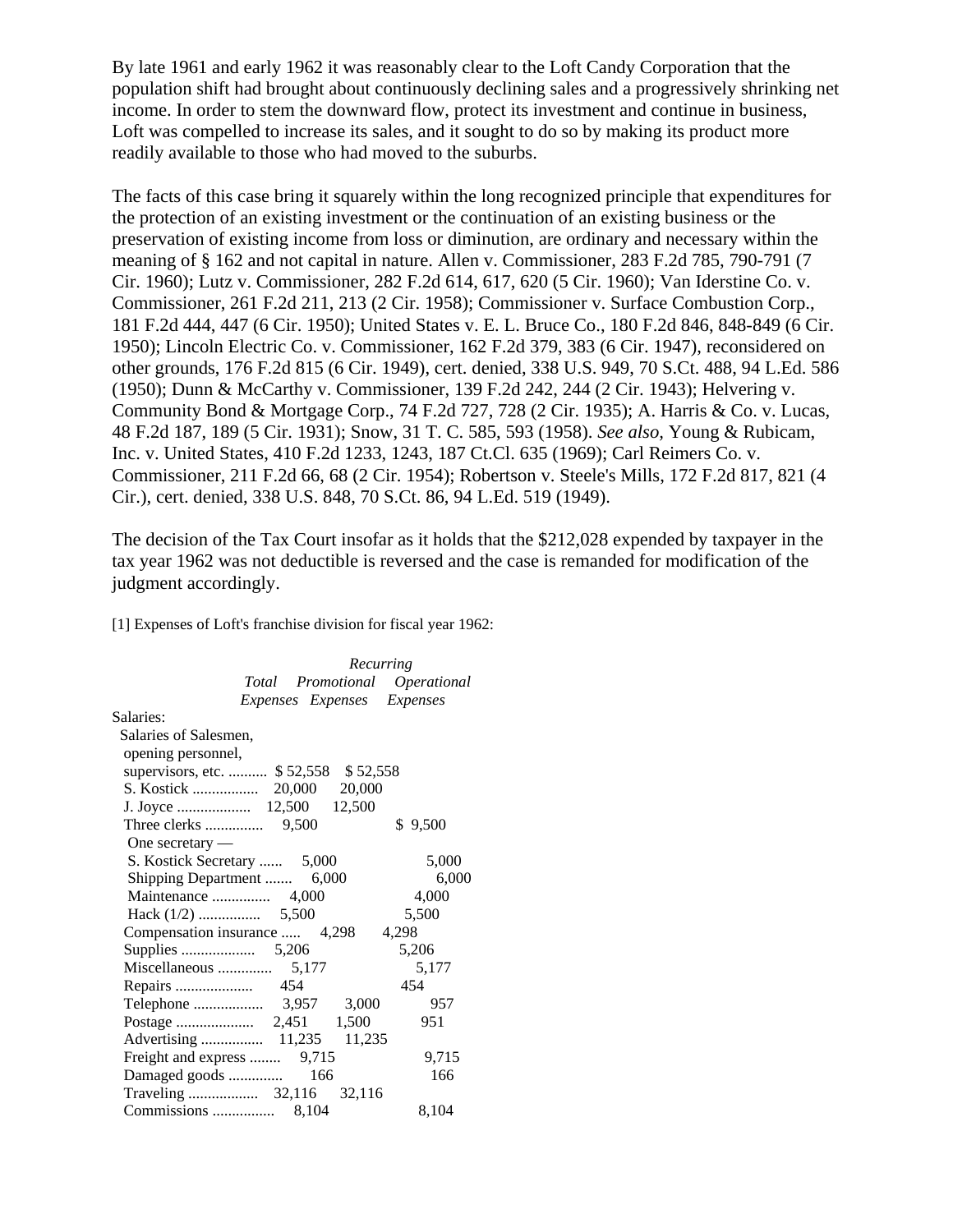| 3,000<br>Printing and stationery  5,024     | 2,024     |
|---------------------------------------------|-----------|
| Do-A-Friend Bonus<br>800                    | 800       |
|                                             | 1,056     |
| Travel and entertainment  5,765 3,265 2,500 |           |
| 7,250                                       |           |
|                                             |           |
|                                             |           |
| 2,447                                       |           |
| Box wrap and designing  582                 | 582       |
| 18,917                                      |           |
|                                             |           |
| 2,060                                       |           |
| S. Kostick — travel  10,941 10,941          |           |
| 2,000                                       |           |
| 1,000                                       |           |
|                                             | 1,475     |
| 20,000                                      |           |
|                                             |           |
| Total Expenses \$351,474 \$230,633          | \$120,841 |
|                                             |           |
| Less expenses charged to                    |           |
|                                             |           |
|                                             |           |
| Net Expenses  \$332,869 \$212,028           | \$120,841 |
|                                             |           |

[2] When the impact of inflation is removed from these figures, the decline of Loft's non-franchise sales is even more clearly demonstrated:

#### NET SALES

#### [Constant (1958) Dollars]

| Fiscal<br>vear | Franchise<br>Division | <i>Other</i> | Total        |
|----------------|-----------------------|--------------|--------------|
|                |                       |              |              |
| 1958           |                       | \$17.334.310 | \$17.334.310 |
| 1959           |                       | 17,394,699   | 17,394,699   |
| 1960           |                       | 17.793.091   | 17.793.091   |
| 1961           |                       | 16,827,790   | 16,827,790   |
| 1962           | \$379.119             | 16.141.844   | 16,520,963   |
| 1963           | 1.536.379             | 15.059.430   | 16.595.809   |
| 1964           | 2.474.489             | 13.918.255   | 16,392,744   |
| 1965           | 3,171,156             | 13,038,388   | 16,209,544   |
| 1966           | 3.384.846             | 12,733,739   | 16,118,586   |
| 1967           | 2,982,350             | 12,605,917   | 15,588,267   |
| 1968           | 2,807,028             | 11,455,405   | 14,262,433   |
| 1969           | 2,265,261             | 10,370,173   | 12,635,433   |
| 1970           | 2.447.454             | 11.310.370   | 13,757,824   |
|                |                       |              |              |

## [3] Loft Candy Corporation net income:\*

| Fiscal<br>year | Franchise<br>Division | <i>Other</i> | Total     |
|----------------|-----------------------|--------------|-----------|
| 1958           | S                     | \$886,614    | \$886,614 |
| 1959           |                       | 623.722      | 623.722   |
| 1960           |                       | 612,388      | 612,388   |